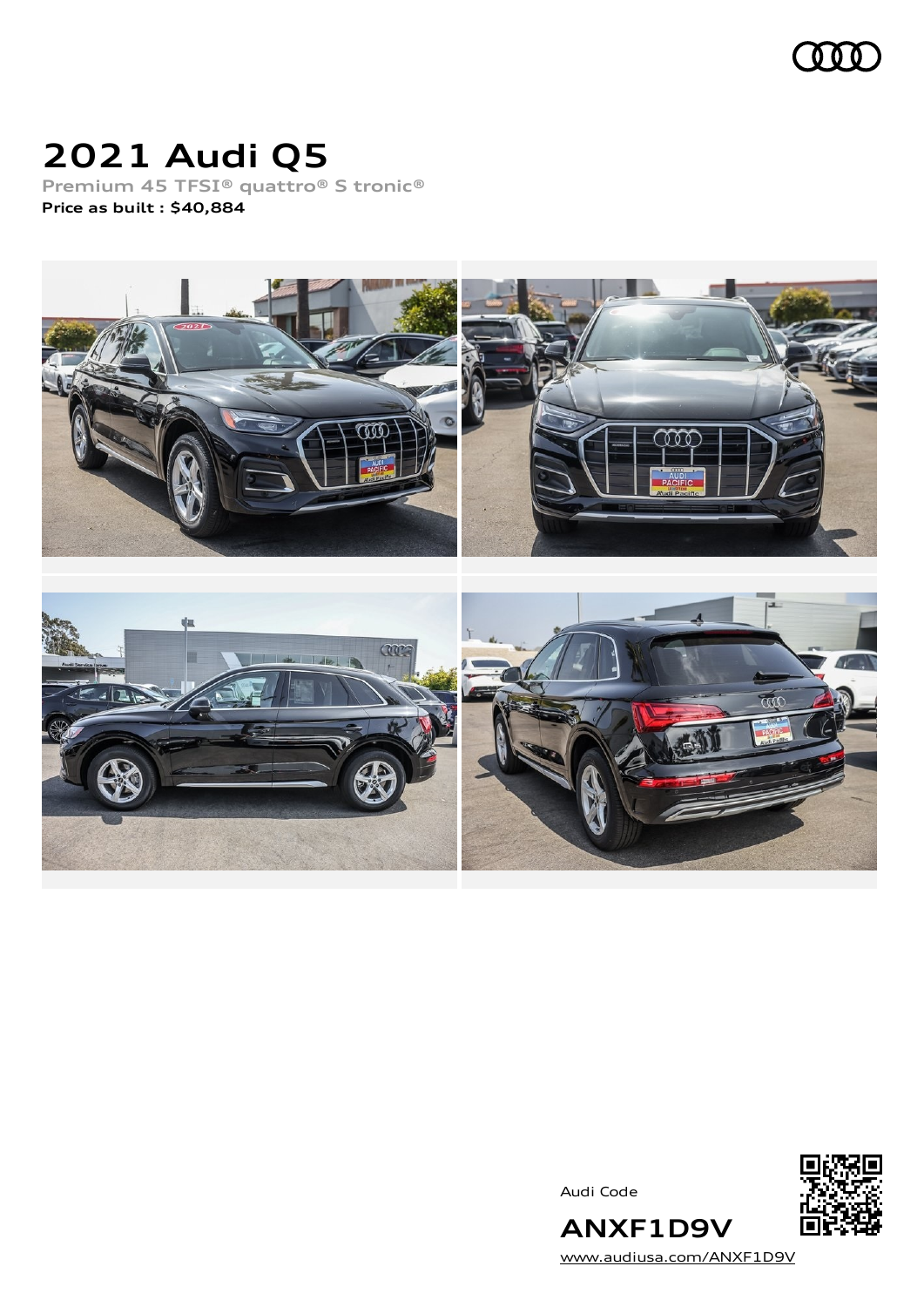## **Summary**

**Audi 2021 Audi Q5** Premium 45 TFSI® quattro® S tronic®

**Price as buil[t](#page-9-0)** \$40,884

### **Exterior colour**

Brilliant Black

### **Interior colour**

| Seats     | Black with Rock Gray stitching |
|-----------|--------------------------------|
| Dashboard | Black                          |
| Carpet    | Black                          |
| Headliner | Gray                           |



### **Further Information**

| Type of vehicle<br>Mileage | Used car<br>11,613 miles |
|----------------------------|--------------------------|
| Warranty                   | No                       |
|                            |                          |

### **Technical Specifications**

| Engine type                  | 2.0-liter four-cylinder                       |
|------------------------------|-----------------------------------------------|
| stroke                       | Displacement/Bore and 1,984/82.5 x 92.8 cc/mm |
| Max. output                  | 261 HP                                        |
| Torque                       | 273 lb-ft@rpm                                 |
| Top track speed              | 130 mph $1$                                   |
| Acceleration (0 - 60<br>mph) | 5.7 seconds                                   |
| Recommended fuel             | Premium                                       |

### **Audi Code** ANXF1D9V

**Your configuration on www.audiusa.com** [www.audiusa.com/ANXF1D9V](https://www.audiusa.com/ANXF1D9V)

**Commission number** 545acc600a0e09a80adf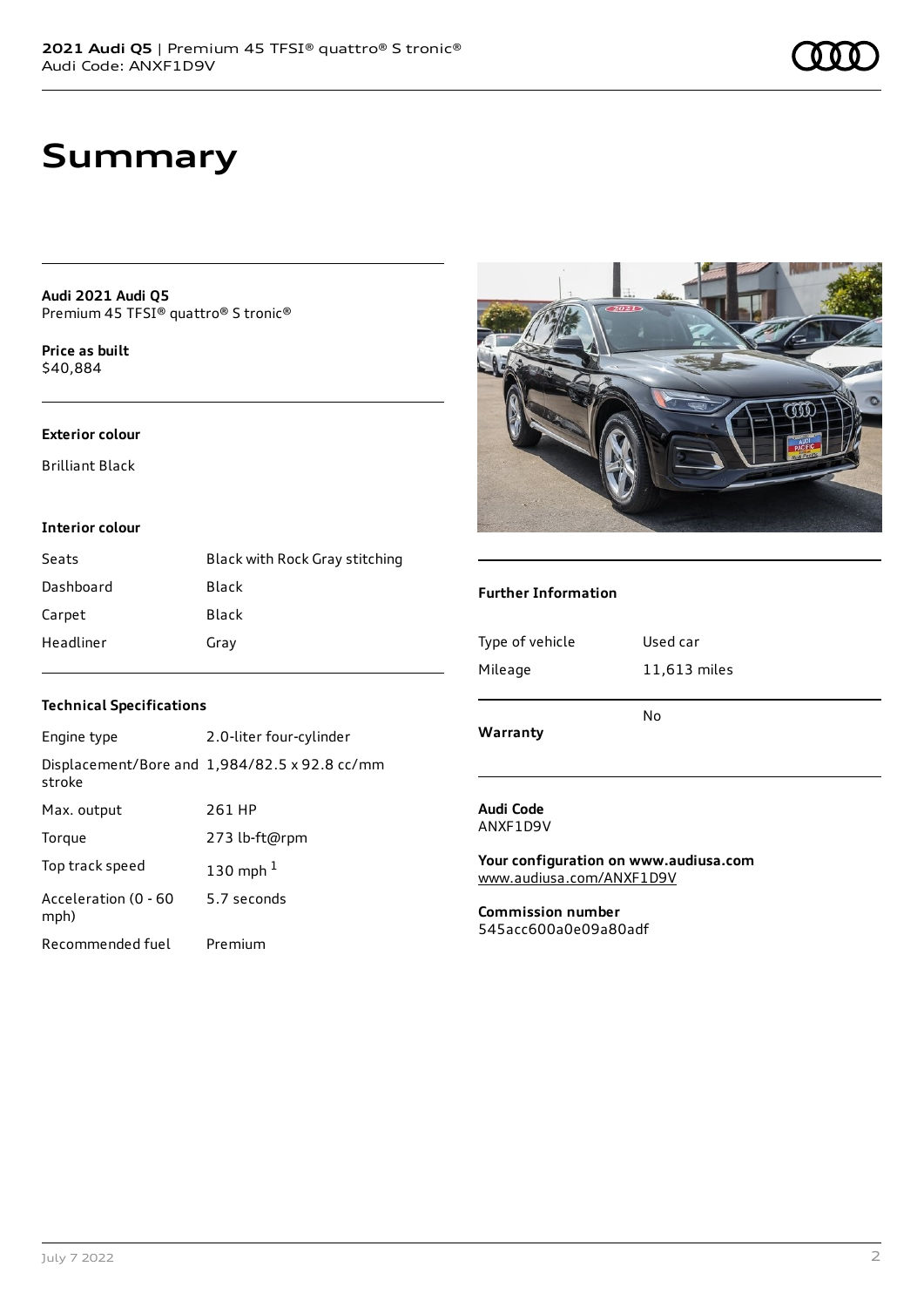## **Standard features**

### **Safety and Security**

| 4UB             | Driver and front passenger airbags                              |
|-----------------|-----------------------------------------------------------------|
| UH1             | Electromechanical parking brake                                 |
| 8T2.            | Cruise control system                                           |
| VC <sub>2</sub> | Garage door opener (Homelink®)                                  |
| 4H5             | Electronic rear child door locks                                |
| OZ7             | Speed-sensitive electromechanical power<br>steering system      |
| 7K6             | Tire-pressure monitoring system                                 |
| 4X3             | Advanced Airbag Protection System                               |
| 418             | Remote keyless entry with push-button start                     |
| 3B7             | Lower Anchors and Tethers for Children<br>(LATCH) in rear seats |

### **Exterior**

| 1D <sub>8</sub> | Trailer hitch provision                           |
|-----------------|---------------------------------------------------|
| 6XD             | Power-adjustable, heated exterior side<br>mirrors |
| 1S1             | Tool kit and floor jack                           |
| 1 B A           | Standard suspension                               |
| 3S1             | Aluminum roof rails                               |
| 511             | Tailgate roof spoiler                             |
| 8IT             | Full LED headlights with DRL signature            |
| HX <sub>2</sub> | 235/60 R18 all-season tires                       |
| 8VM             | LED taillights with dynamic turn signal           |
| VJ1             | Full paint finish                                 |
| 4KC             | Heat-insulating side and rear windows             |
| 47B             | Aluminum trim around exterior windows             |

### **Exterior**

41V 18" 5-arm-star design wheels with all-season tires

### **Interior**

| QE1 | Storage package                                                                            |
|-----|--------------------------------------------------------------------------------------------|
| 4M3 | Four beverage holders                                                                      |
| 7M1 | Aluminum front door sill inlays                                                            |
| 6N) | Light cloth headliner                                                                      |
| 9AQ | Three-zone automatic climate control<br>system                                             |
| 4L7 | Auto-dimming interior rear view mirror with<br>digital compass and Integrated Toll Module® |
| QQ1 | LED interior lighting package                                                              |
| 1XW | Three-spoke multifunction steering wheel<br>with shift paddles                             |
| 6E3 | Front center armrest                                                                       |
| 7F9 | Leather-wrapped gear selector                                                              |
| 4E7 | Power tailgate                                                                             |
| 5XF | Driver and front-passenger extendable sun<br>visors with illuminated vanity mirrors        |
| 3NS | Sliding, split folding 40/20/40 rear<br>seatbacks with adjustable recline                  |
| N1P | Leather seat covers                                                                        |
| 4A3 | <b>Heated front seats</b>                                                                  |
| 5MP | Brown Walnut Wood inlays                                                                   |
|     |                                                                                            |

### **Infotainment and Driver Assistance**

| 6K9 | Audi pre sense <sup>®</sup> city |
|-----|----------------------------------|
| 2H1 | Audi drive select                |

### **(1/2)**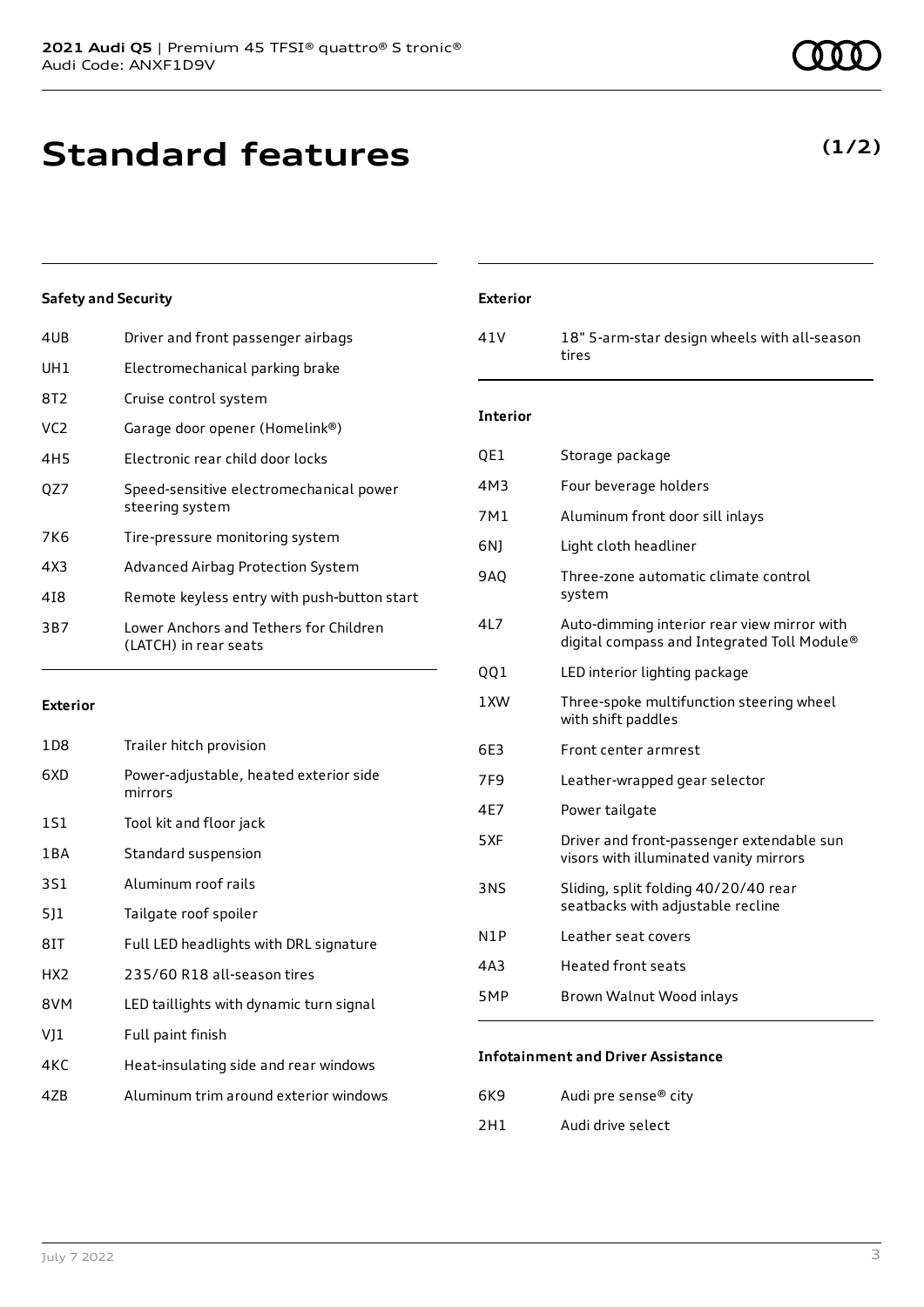## **(2/2)**

## **Standard features**

### **Infotainment and Driver Assistance**

IU1 Audi smartphone interface

- IW3 Audi connect® CARE assistance and security services (limited time subscription)
- 7X2 Parking system plus
- 7W3 Audi pre sense® basic and rear
- KA2 Rear view camera
- 8G1 High beam assist
- 9VD Audi sound system
- 9S7 7.0" color driver information system
- 7Y1 Audi side assist
- 6I3 Audi active lane assist
- 9ZX Preparation for mobile phone (Bluetooth®) with streaming audio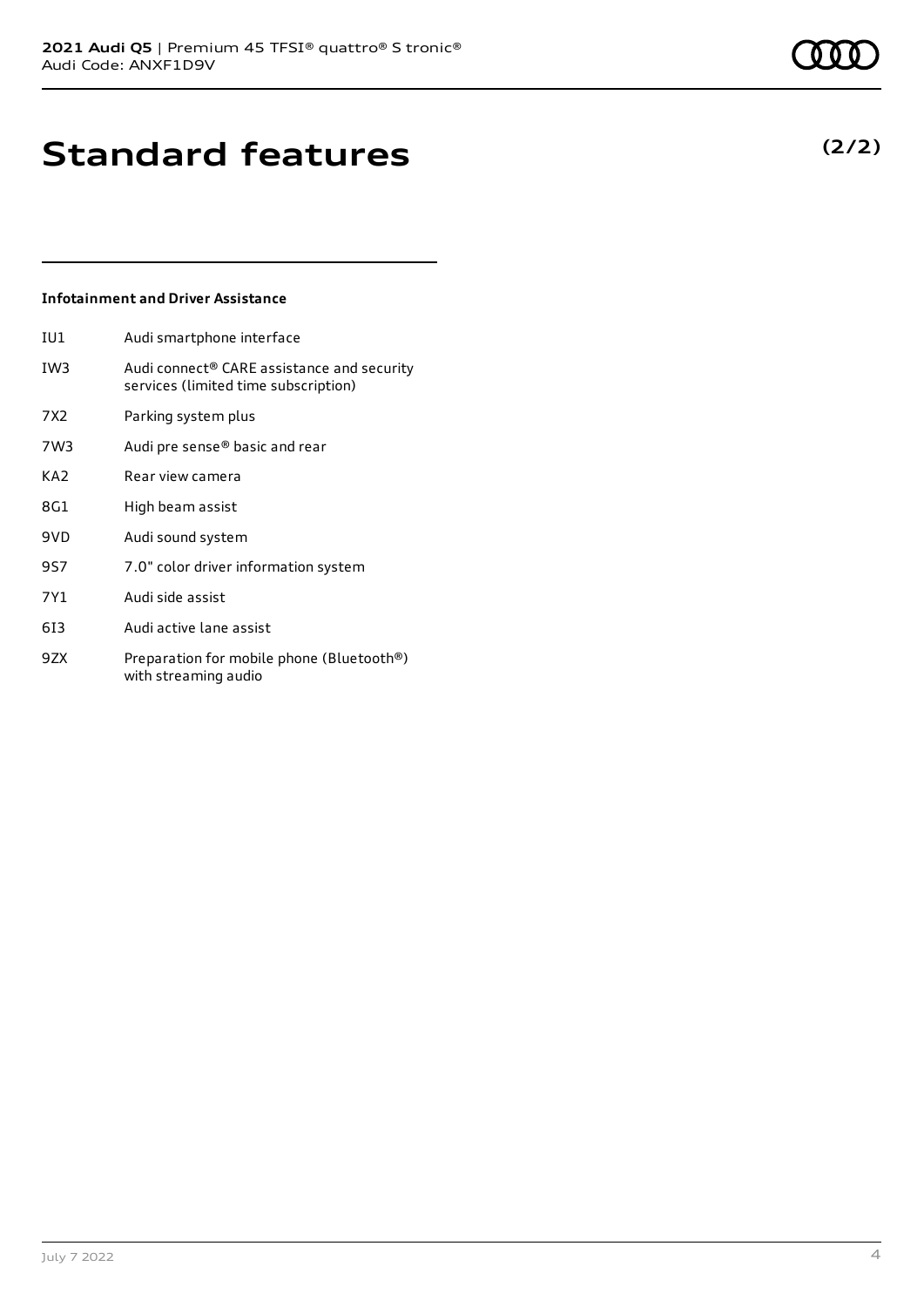## **Dealer remarks**

Black Leather, ABS brakes, Alloy wheels, Compass, Electronic Stability Control, Front dual zone A/C, Heated door mirrors, Heated front seats, Illuminated entry, Low tire pressure warning, Power Liftgate, Remote keyless entry, Traction control. 45 Premium 4D Sport Utility 2021 Audi Q5 45 Premium quattro Clean CARFAX. quattro 7-Speed Automatic S tronic 2.0L Turbocharged Priced below KBB Fair Purchase Price! Odometer is 1782 miles below market average! 23/28 City/Highway MPG

Buy on Line- Email - Chat - Phone - Text And we will Deliver Your Pre owned Vehicle to your Door ! WARRANTY & Reconditioning: Every Audi Pacific Pre-owned vehicle comes with a multi-Point Inspection as part of our extensive Reconditioning process. A Carfax Vehicle History Report, Current KBB fair market pricing data and a detailed description of all reconditioning performed is always included with every pre-owned vehicle! Warranty and maintenance packages are available for purchase on select vehicles. As part of the LAcarGUY family of dealerships, we are heavily involved in the community, charity and fun local events, including Heal the Bay, Grades of Green, Boys and Girls Club, Manhattan Beach Pumpkin Races and the Richstone Family Center Gala and golf tournaments to name just a few.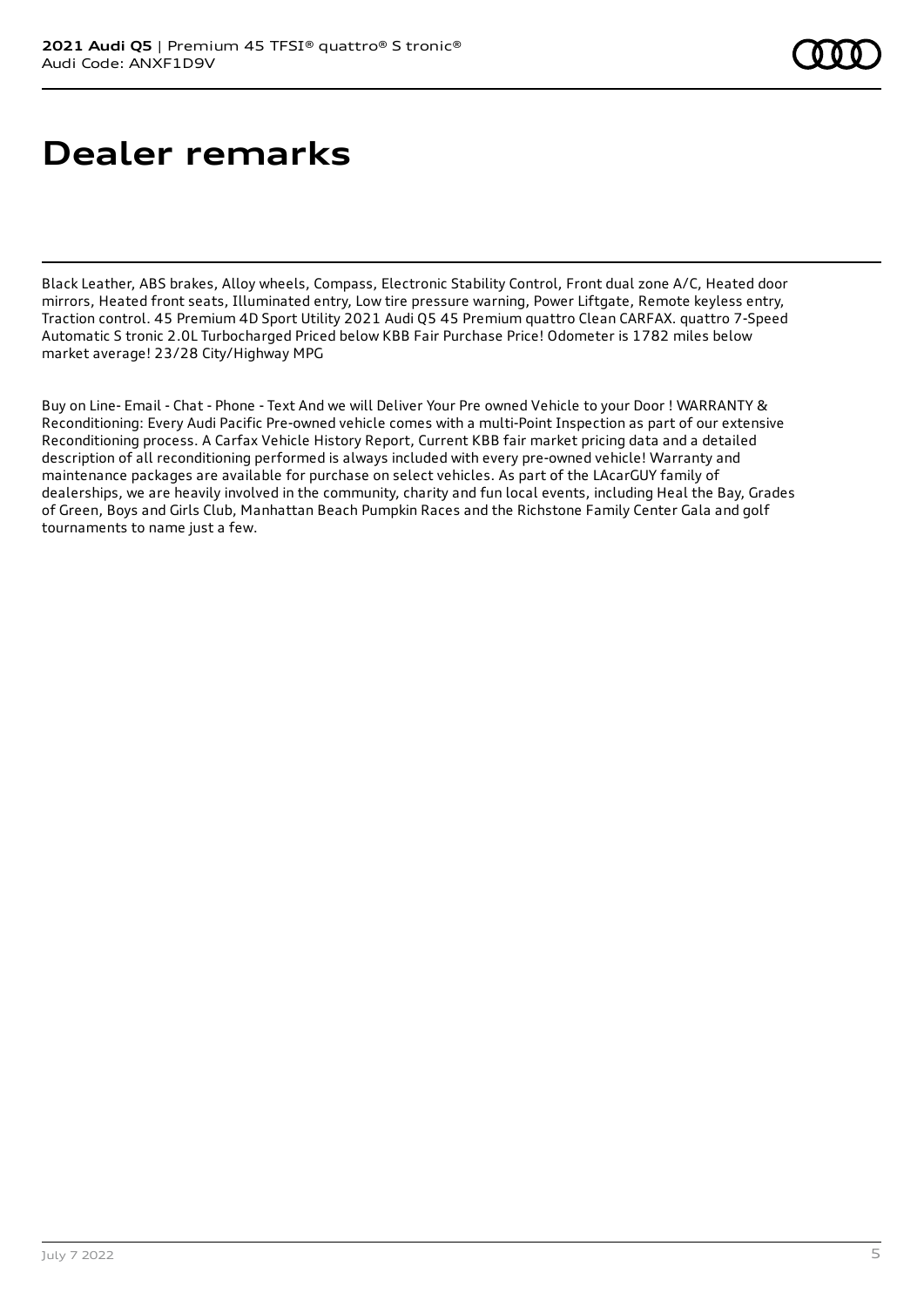# **Technical Specifications**

**(1/2)**

| <b>Engineering   Performance</b>            |                                                                       | <b>Steering</b>                            |                                                                                |
|---------------------------------------------|-----------------------------------------------------------------------|--------------------------------------------|--------------------------------------------------------------------------------|
| Engine type                                 | 2.0-liter four-cylinder                                               | Steering type                              | Electromechanical progressive                                                  |
| Power Level                                 | 45                                                                    |                                            | steering system                                                                |
| Max. output                                 | 261 HP                                                                | Turning diameter, curb- 38.7 ft<br>to-curb |                                                                                |
| Displacement                                | 2.0 l                                                                 | Steering ratio                             | 15.9:1                                                                         |
| Towing capacity                             | 4,400 lb                                                              |                                            |                                                                                |
| Torque                                      | 273 lb-ft@rpm                                                         | Suspension                                 |                                                                                |
| Valvetrain                                  | 16-valve DOHC with Audi valvelift<br>system and variable valve timing | Front axle                                 | Five-link suspension - Audi comfort                                            |
| Acceleration (0 - 60                        | 5.7 seconds                                                           |                                            | suspension                                                                     |
| mph)                                        |                                                                       | Rear axle                                  | Five-link suspension - Audi comfort<br>suspension                              |
| Engine block                                | Cast-iron                                                             |                                            |                                                                                |
| Induction/fuel injection Turbocharged/TFSI® |                                                                       |                                            |                                                                                |
| Cylinder head                               | Aluminum-alloy                                                        | <b>Brakes</b>                              |                                                                                |
| stroke                                      | Displacement/Bore and 1,984/82.5 x 92.8 cc/mm                         | Front brakes                               | 13.3 (ventilated disc) in                                                      |
| Top track speed <sup>1</sup>                | 130 mph                                                               | Rear brakes                                | 13.0 (ventilated disc) in                                                      |
| <b>Electrical system</b>                    |                                                                       | <b>Body</b>                                |                                                                                |
| Hybrid engine                               | 12-volt Mild Hybrid Electric Vehicle<br>(MHEV) technology             | Material                                   | Lightweight technology-multi-<br>material construction (steel and<br>aluminum) |
| Transmission   Drivetrain                   |                                                                       | <b>Warranty   Maintenance</b>              |                                                                                |

| Drivetrain type | quattro <sup>®</sup> all-wheel drive with ultra <sup>®</sup> |
|-----------------|--------------------------------------------------------------|
|                 | technology                                                   |

| Transmission | Seven-speed S tronic <sup>®</sup> dual-clutch |
|--------------|-----------------------------------------------|
|              | automatic transmission                        |

| Warranty | 4-year/50,000-mile Audi New |
|----------|-----------------------------|
|          | Vehicle Limited Warranty    |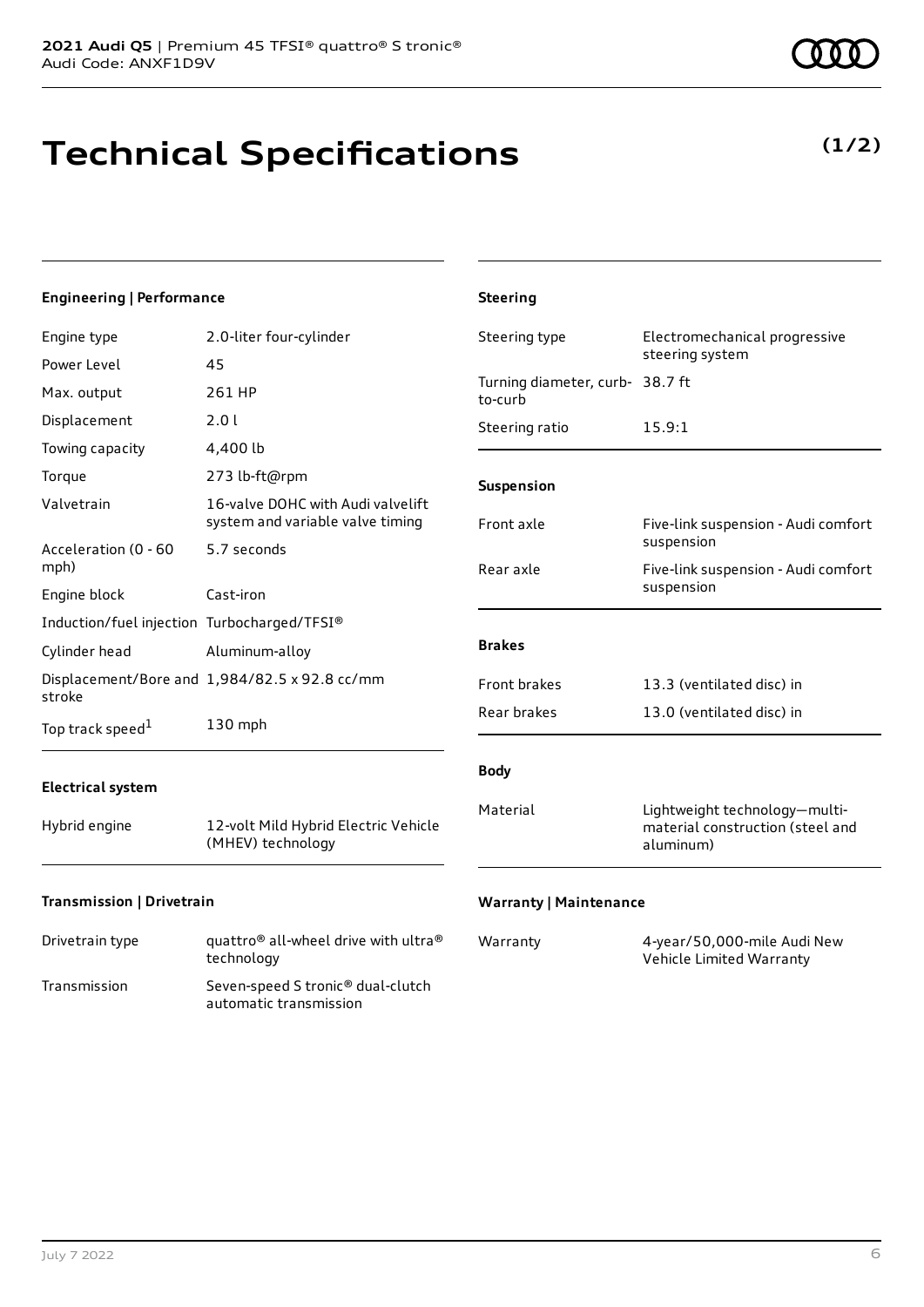## **Technical Specifications**

### **Exterior Measurements**

| Height                           | 65.5 in  |
|----------------------------------|----------|
| Overall width without<br>mirrors | 74.5 in  |
| Length                           | 184.3 in |
| Wheelbase                        | 111.0 in |
| Overall width with<br>mirrors    | 84.2 in  |
| Track rear                       | 63.3 in  |
| Track front                      | 63.6 in  |
| Curb weight                      | 4.079 lb |

### **Interior measurements**

| Seating capacity                          | 5                                                  |
|-------------------------------------------|----------------------------------------------------|
| Shoulder room, rear                       | 56.5 in                                            |
| Head room with front<br>sunroof           | 38.1 in                                            |
| Leg room, rear                            | 38.0 in                                            |
| Shoulder room, front                      | 57.7 in                                            |
| Head room with rear<br>sunroof            | 37.7 in                                            |
| Head room, rear                           | 39.3 in                                            |
| Leg room, front                           | 40.9 in                                            |
| Head room, front                          | 39.6 in                                            |
| Cargo volume, rear<br>seatbacks up/folded | 25.8/54.0 (25.6/53.5 with<br>sunroof) cu ft, cu ft |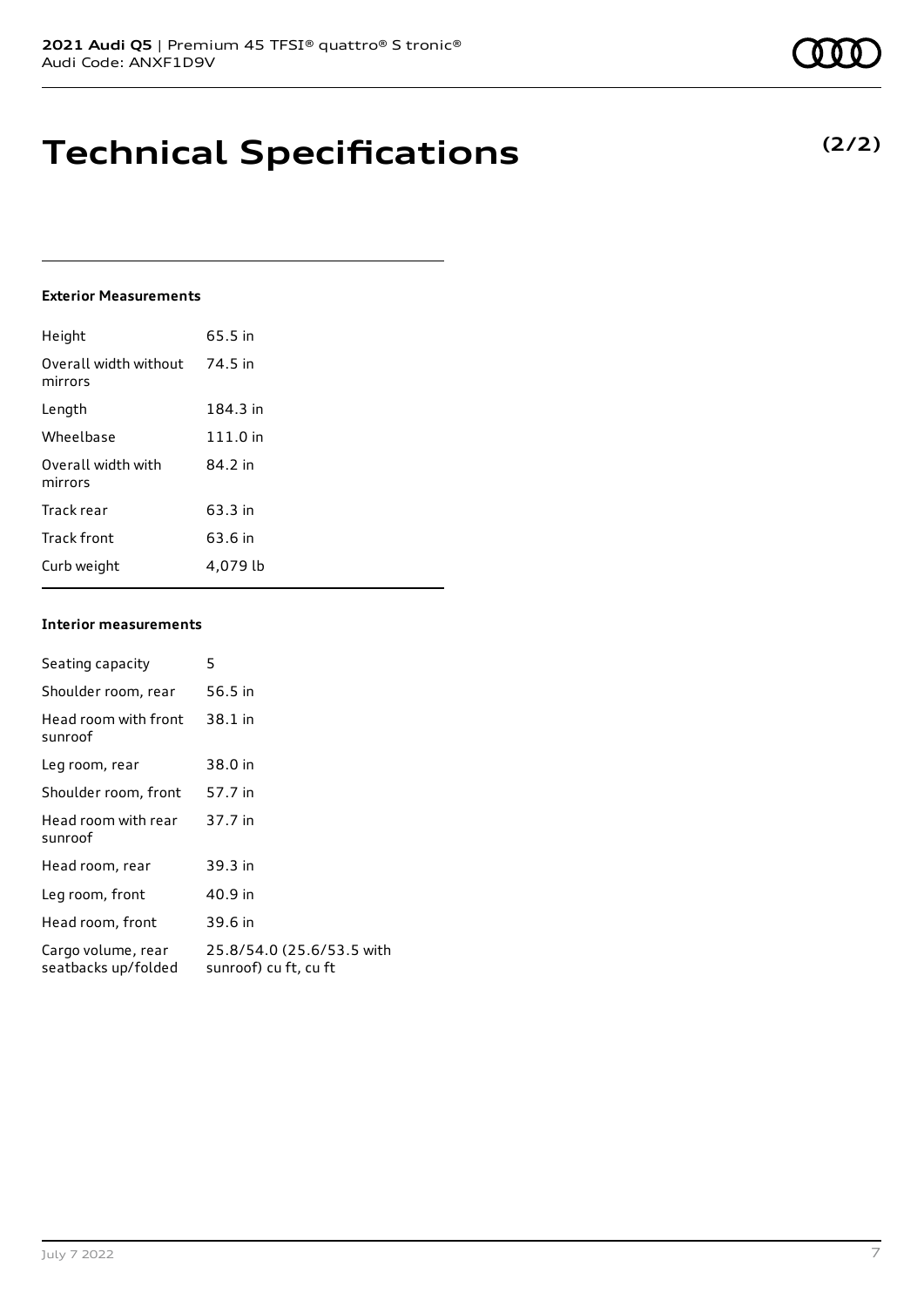## **Consumption- and emission**

### **Consumption by NEDC**

| urban       | $23$ mpg |
|-------------|----------|
| extra-urban | 28 mpg   |
| combined    | $25$ mpg |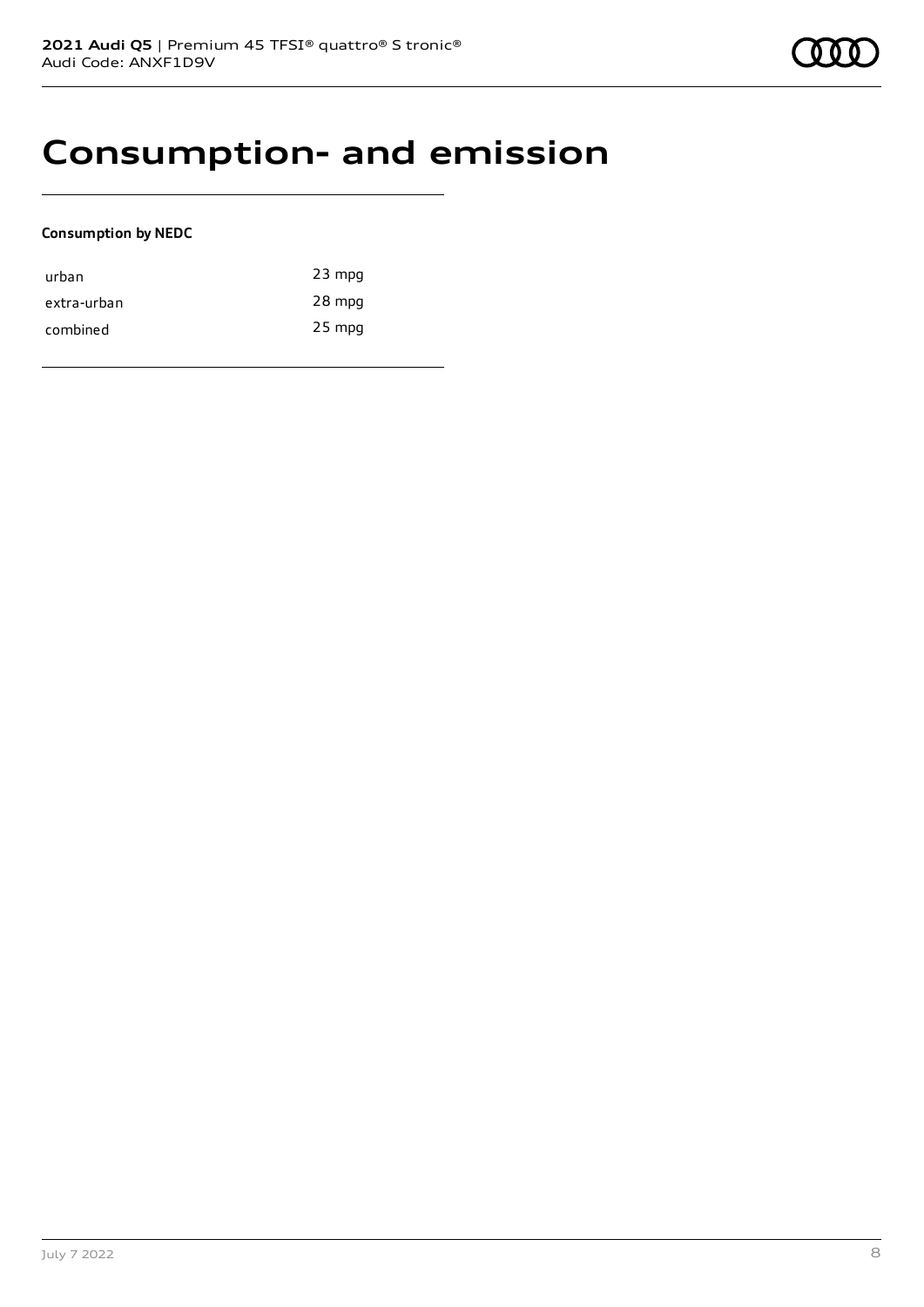

## **Contact**

Dealer **Audi Pacific**

20460 Hawthorne Blvd 90503 Torrance CA

Phone: +13102553200 FAX: 3106836464

www: [https://www.audipacific.com](https://www.audipacific.com/)